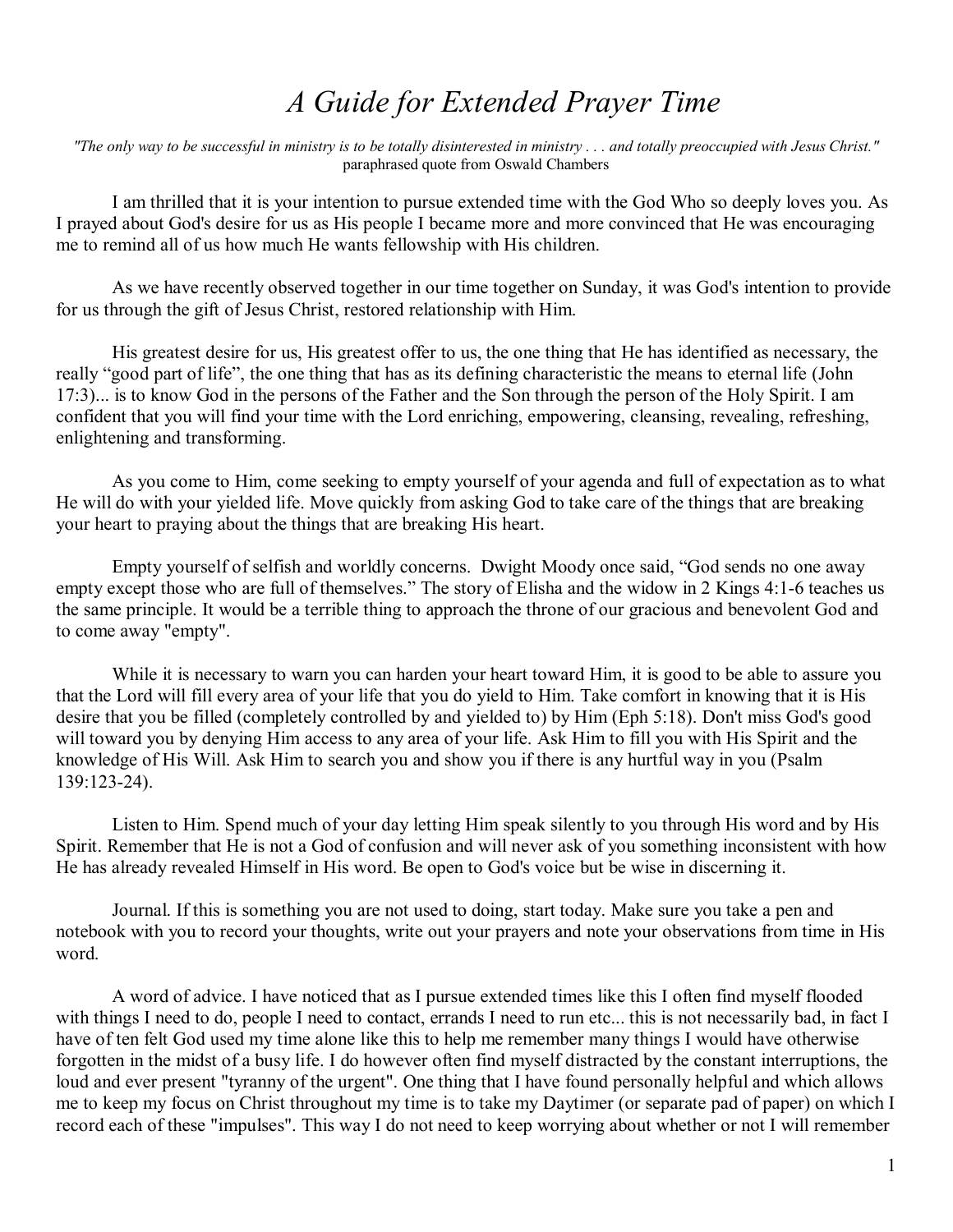to do something or contact someone that God has allowed to come to mind. I can write down the impulse, thought or responsibility on my To Do list and later even use that list as a part of my day's prayers. Lorne Sonny's "worry list" mentioned in the following article can serve a similar purpose.

Enjoy your time with the Lord. Remind yourself as you begin that Christ is a Living Lord. He is alive and longs f or intimacy, abiding relationship and communion with you. He is not only dying f or you to turn your heart's affections towards Him He died to make it possible. Remember the words of the His servant Paul . . . He who did not spare His own Son, but delivered Him up for us all, how will He not also with Him freely give us all things?" Romans 8:32

I pray that today is the first of many regular and extended times of silence and solitude with your Lord, Who loves you, desires f or you to walk at all times in His presence and Who holds the fount of every good thing. I look forward to hearing from you how you were encouraged, challenged, transformed and/or comforted by this time.

Awed by our access to the throne of grace (Heb 4:14-16),

 $\overline{\omega}$ 

At the end of Lorne Sanny's Article I included a sample of how to pray through Scripture. This is not unlike what we often do at Raise the Mark and I believe it is the best way to keep your prayer life fresh, deepen your passion for God's word and increase the likelihood that your prayers are "in His name". There is no better way to know that you are praying as God intended than to pray God's word into your life. The Lord reminds us in John 15:7…."If you abide in Me, and My words abide in you, ask whatever you wish, and it will be done for you." Praying for you.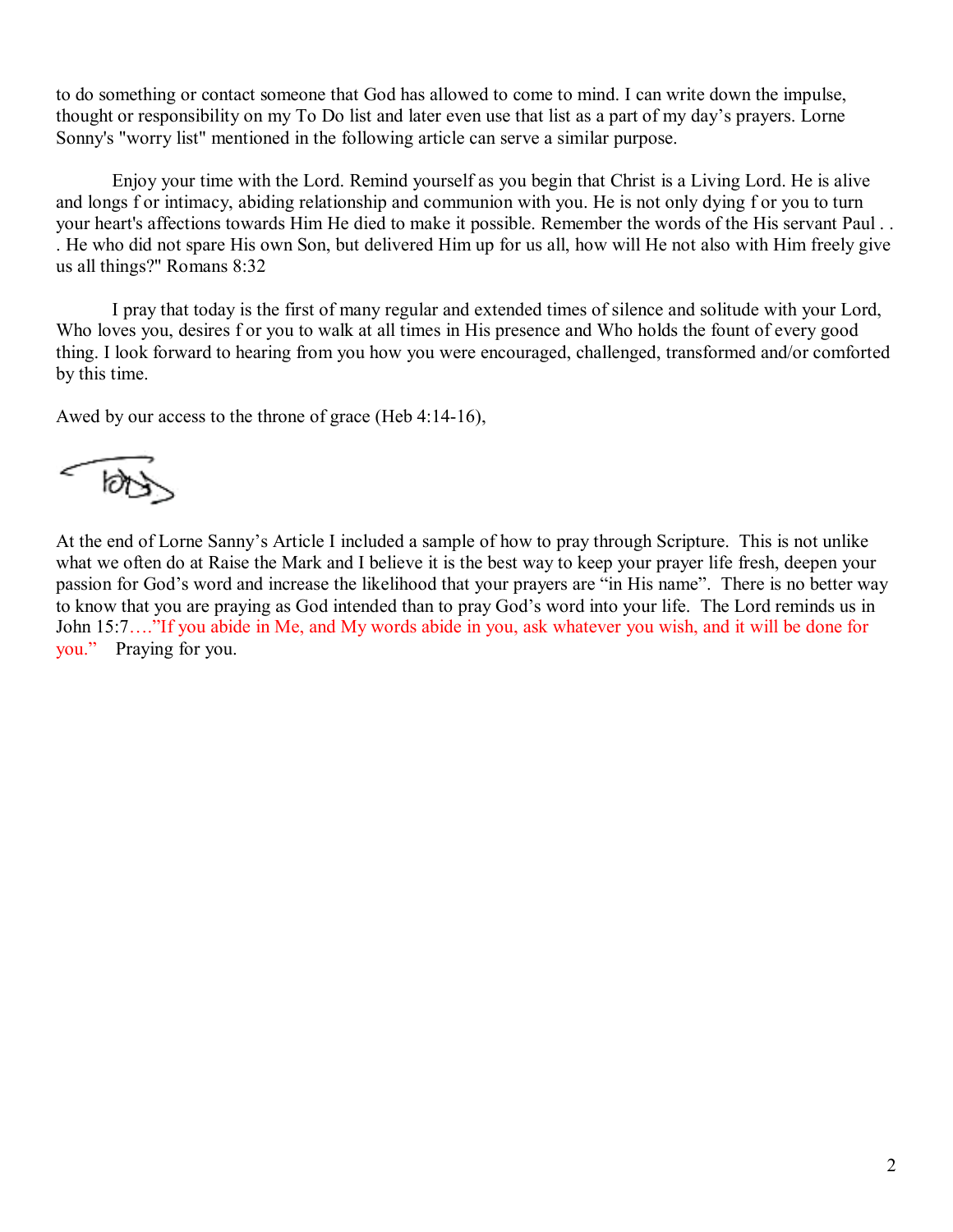# *How to Spend a Day In Prayer*

Lorne C. Sanny

"Prayer is a powerful thing, for God has bound and tied Himself thereto.<sup>"</sup>

-Martin Luther

"Avail yourself of the greatest privilege this side of heaven. Jesus Christ died to make this communion and communication with the Father possible" -Billy Graham

"God acquaintance is not made hurriedly. He does not bestow His gifts on the casual or hasty comer and goer. To be much alone with God is the secret of knowing Him and of influence with Him"

- E.M. Bounds

I never thought a day could make such a difference," a friend said to me. "My relationship to everyone seems improved."

"Why don't I do it more often?"

Comments like these come from those who set aside a personal day of prayer.

With so many activities -important ones clamoring for our time, real prayer is considered more a luxury than a necessity. How much more so spending a day in prayer!

The Bible gives us three time-guides for personal prayer. There is the command to "pray without ceasing"- the spirit of prayer- keeping so in tune with God that we can lift our hearts in request or praise anytime through the day.

There is also the practice of a quiet time or morning watch-seen in the life of David (Psalm 5:3), of Daniel (6:10), and of the Lord Jesus (Mark 1:35). This daily time specified for meditation in the Word of God and prayer is indispensable to the growing, healthy Christian.

Then there are examples in the Scripture of extended time given to prayer alone. Jesus spent whole nights praying. Nehemiah prayed "certain days!' upon hearing of the plight of Jerusalem. Three times Moses spent 40 days and 40 nights alone with God.

### *Learning from God*

I believe it was in these special times of prayer that God made known His ways and His plans to Moses (Psalm 103:7). He allowed Moses to look through a chink in the fence and gain special insights, while the rank-and-file

Israelites saw only the acts of God as they unfolded day by day.

Once I remarked to Dawson Trotman, founder of The Navigators, "You impress me as one who feels he is a man of destiny, one destined to be used of God."

"I don't think that's the case," he replied, "but I know this. God has given me some promises that I know He will fulfill" During earlier years Daws spent countless protracted times alone with God, and out of these times the Navigator work grew- not by methods or principles, but by promises given to him from the Word,

In my own life one of the most refreshing and stabilizing factors, as well as the means for new direction or confirmation of the will of God, has been those extended times of prayer-in the neighborhood park in Seattle, on a hill behind the Navigator home in Southern California, or out in the Garden of the Gods here in Colorado Springs.

These special prayer times can become anchor points in your life, times when you "drive a stake' as a landmark and go on from there. Your daily quiet time is more effective as you pray into day-by-day reality some of the things the Lord speaks to your heart in protracted times of prayer. The quiet time in turn is the foundation for praying without ceasing"' going through the day in communion with God.

Perhaps you haven't spent a protracted time in prayer because you haven't recognized the need for it. Or maybe you aren't sure what you would do with a whole day on your hands just to pray.

### *Why a Day of Prayer?*

Why take this time from a busy life? What is it for?

1. *For extended fellowship with God* -beyond your morning devotions. It means just plain being with and thinking about God. God has called us into the fellowship of His Son, Jesus Christ (I Corinthians 1:9). Like many personal relationships, this fellowship is nurtured by spending time together. God takes special note of times when His people reverence Him and think upon His Name (Malachi 3:16).

2. *For a renewed perspective*. Like flying over the battlefield in a reconnaissance plane, a day of prayer gives opportunity to think of the world from God's point of view. Especially when going through some difficulty we need this perspective to sharpen our vision of the unseen, and to let the immediate, tangible things drop into proper place. Our spiritual defenses are strengthened while "we fix our eyes not on what is seen, but on what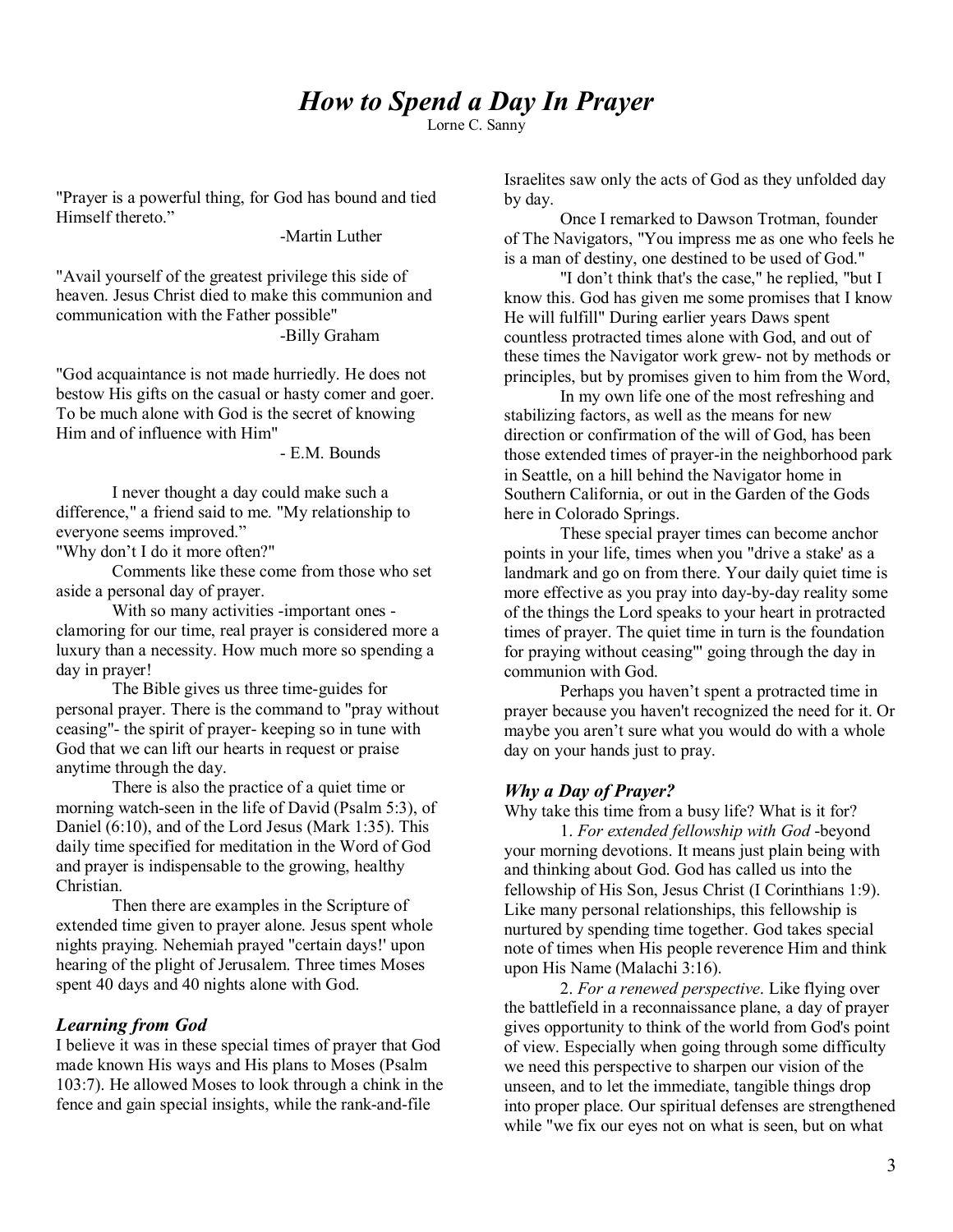is unseen. For ... what is unseen is eternal" (2 Corinthians 4:18).

3. *For catching up on intercession.* There are non-Christian friends and relatives to bring before the Lord, missionaries on various fields, our pastors, our neighbors and Christian associates, our government leaders -to name a few. Influencing people and changing events through prayer is well known among Christians but too little practiced. And as times become more serious around us, we need to reconsider the value of personal prayer, both to accomplish and to deter.

4. *For prayerful consideration of our own lives before the Lord*- personal inventory and evaluation. You will especially want to take a day of prayer, when facing important decisions, as well as on a periodic basis. On such a day you can evaluate where you are in relation to your goals, and get direction from the Lord through His Word. Promises are there for you and me, just as they have been for Hudson Taylor or George Mueller or Dawson Trotman. And it is in our times alone with God that He gives inner assurance of His promises to us.

5. *For adequate preparation*. Nehemiah, after spending "certain days" seeking the Lord in prayer, was called in before the king. "Then the king said unto me, 'For what dost thou make request?' So I prayed to the God of heaven. And I said unto the king,'If it please the king. . "'-and he outlined his plan (Nehemiah 2:4-5, KJV). Then Nehemiah says, "I arose in the night, I and some few men with me; neither told I any man what my God had put in my heart to do at Jerusalem" (2:12). When did

God put in his heart this plan? I believe it was when he fasted and prayed and waited on God. Then when the day came for action, he was ready.

I heard a boy ask a pilot if it didn't take quick thinking to land his plane when something went wrong. The pilot answered that no, he knew at all times where he would put down *if* something went wrong. He had that thought out ahead of time.

So it should be in our Christian life. If God has given us plans and purposes in those times alone, we will be ready when opportunity comes to move right into it. We won't have to say, "I'm not prepared." The reason many Christians are dead to opportunities is not because they are not mentally alert, but they are simply unprepared in heart. Preparation is made when we get alone with God.

### *Pray on the Basis of God's Word*

Daniel said, "In the first year of his reign (the reign of Darius), I, Daniel, understood from the Scriptures, according to the word of the Lord given to Jeremiah the prophet, that the desolation of Jerusalem would last

seventy years. So I turned to the Lord God and pleaded with Him in prayer and petition, in fasting, and in sackcloth and ashes. I prayed to the Lord my God and confessed" (Daniel 9:2-4).

He understood by the Scriptures what was to come. And as a result of his exposure to the Word of God, he prayed. It has been said that God purposes, therefore He promises. And we can add, "Therefore I pray the promises, so that God's purposes might come to reality:' God purposed to do something, and He promised it, therefore Daniel prayed. This was Daniel's part in completing the circuit, like an electrical circuit, so that the power could flow through.

Your day alone with the Lord isn't a matter of sitting out on a rock like the statue of *The Thinker* and taking whatever thoughts come to your mind. That's not safe. It should be a day exposed to God's Word, and then His Word leads you into prayer. You will end the day worse than you started if all you do is engage in introspection, thinking of yourself and your own problems. It isn't your estimate of yourself that counts anyway. It's God's estimate. And He will reveal His estimate to you by the Holy Spirit through His Word,. the open Bible. And then the Word leads into prayer.

#### *How to go About It*

How do you go about it? Having set aside a day or portion of a day for prayer, pack a lunch and start out. Find a place where you can be alone, away from distractions. This may be a wooded area near home, or your backyard. An outdoor spot is excellent if you can find it; but don't get sidetracked into nature studies and fritter away your time. If you find yourself watching the squirrels or the ants~ direct your observation by reading Psalm 104 and meditating on the power of God in creation.

Take along a Bible, a notebook and pencil, a hymnbook, and perhaps a devotional book. I like to have with me the booklet *Power Through Prayer* by E.M. Bounds and read a chapter or two as a challenge to the strategic value of prayer. Or I sometimes take Horatius Bonar's *Words to Winners of Souls*, or a missionary biography like *Behind the Ranges* by Mary C. Taylor, which records the prayer victories of J. O. Fraser in inland China.

Even if you have all day, you will want to use it profitably. So lose no time in starting, and start purposefully.

### *Wait on the Lord*

Divide the day into three parts: waiting on the Lord, prayer for others, and prayer for yourself.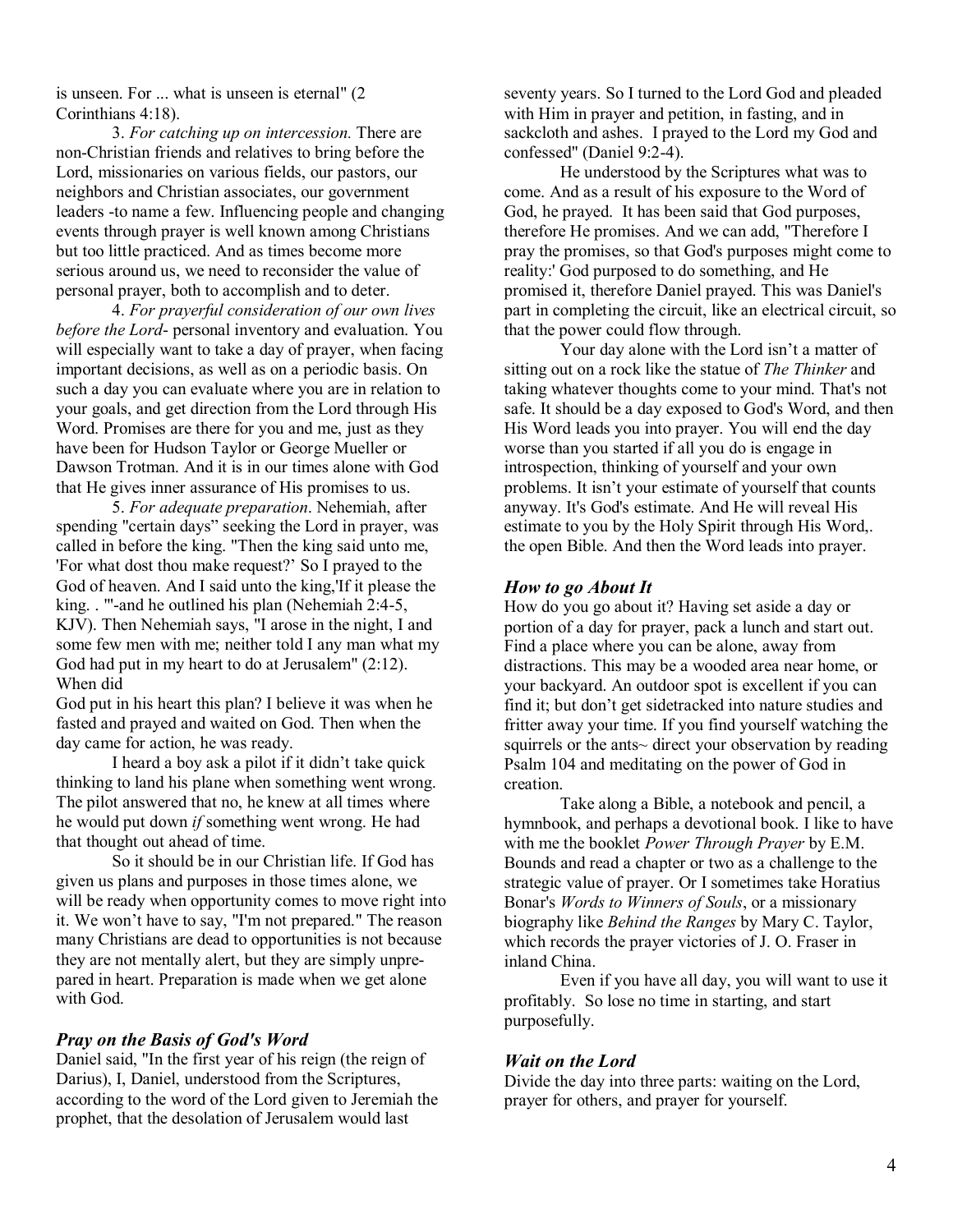As you *wait on the Lord*, don't hurry. You will miss the point if you look for some mystical or ecstatic experience. Just seek the Lord, waiting on Him. Isaiah 40:31 promises that those who wait upon the Lord will renew their strength. Psalm 27:14 is one of dozens of verses which mention waiting on Him. Psalm 62:5 says, "My soul, wait thou only upon God; for my expectation is from Him."

Wait on Him first to *realize His presence*. Read through a passage like Psalm 139, grasping the truth of His presence with you as you read each verse. Ponder the impossibility of being anywhere in the universe where He is not. Often we are like Jacob when he said, "Surely the Lord is in this place; and I knew it not" (Genesis 28:16, KJV).

Wait on Him also for *cleansing*. The last two verses of Psalm 139 lead you into this. Ask God to search your heart as these verses suggest. When we search our own hearts it can lead to imaginations, morbid introspection, or anything the enemy may want to throw before us. But when the Holy Spirit searches He will bring to your attention that led which should be confessed and cleans . Psalms 51 and 32, David's songs of confession, will help you. Stand upon the firm ground of I John 1:9 and claim God's faithfulness to forgive whatever specific thing you confess.

If you realize you've sinned against a brother, make a note of it so you won't forget to set it right. Otherwise, the rest of the day will be hindered. God won't be speaking to you if there is something between you and someone else that you haven' t planned to take care of at the earliest possible moment.

As you wait on God, ask for the power of concentration. Bring yourself back from daydreaming.

Next, wait on God *to worship Him*. Psalms 103, 111, and 145 are wonderful portions to follow as you praise the Lord for the greatness of His power. Most of the psalms are prayers. Or turn to Revelation, chapters 4 and 5, and use them in your praise to Him. There is no better way to pray scripturally than to pray Scripture.

If you brought a hymnbook you can sing to the Lord. Some wonderful hymns have been written that put into words what we could scarcely express ourselves. Maybe you don't sing very well -then be sure you're out of earshot of someone else and "make a joyful noise unto the Lord." *He* will appreciate it.

This will lead you naturally into thanksgiving. Reflect upon the wonderful things God has done for you and thank Him for these -for your own salvation and spiritual blessings, for your family, friends, and opportunities. Go beyond that which you thank the Lord for daily and take time to express appreciation to Him for countless things He!s given.

### *Prayer for Others*

Now is the time for the unhurried, more detailed prayer for others that you don! t get to ordinarily. Remember people in addition to those for whom you usually pray. Trace your way around the world, praying for people by countries.

Here are three suggestions as to what to pray: First, ask specific things for them. Perhaps you remember or have jotted down various needs people have mentioned. Use requests from missionary prayer letters. Pray for spiritual strength, courage, physical stamina, mental alertness, and so on. Imagine yourself in the situations where these people are and pray accordingly.

Second, look up some of the prayers in Scripture. Pray what Paul prayed for other people in the first chapter of Philippians and Colossians, and in the first and third chapters of Ephesians. This will help you advance in your prayer from the stage of "Lord, bless so and so and help them to do such and such"

Third, ask for others what you are praying for yourself. Desire for them what the Lord has shown *you*.

If you pray a certain verse or promise of Scripture for a person you may want to put the reference by his name on your prayer list, and use this verse as you pray for that person the next time. Then use it for thanksgiving as you see the Lord answer.

### *Prayer for Yourself*

The third part of your day will be prayer for yourself. If you are facing an important decision you may want to put this before prayer for others.

Again, let your prayer be ordered by Scripture and ask the Lord for understanding according to Psalm 119:18. Meditate upon verses of Scripture you have memorized or promises you have previously claimed from the Word. Reading a whole book of the Bible through, perhaps aloud, is a good idea. Consider how it might apply to your life.

In prayer for yourself, I Chronicles 4:10 is one good example to follow. Jabez prayed, "Oh that You would bless me and enlarge my territory! Let Your hand be with me, and keep me from harm so that I will be free from pain." That's prayer for your personal life, for your growth, for God's presence, and for God's protection. Jabez prayed in the will of God and God granted his request.

"Lord, what do *You* think of my life?" is the attitude of this portion of your day of prayer. Consider your main objectives in the light of what you know to be God's will for you. Jesus said, "My food is to do the will of Him who sent Me and to finish His work" (John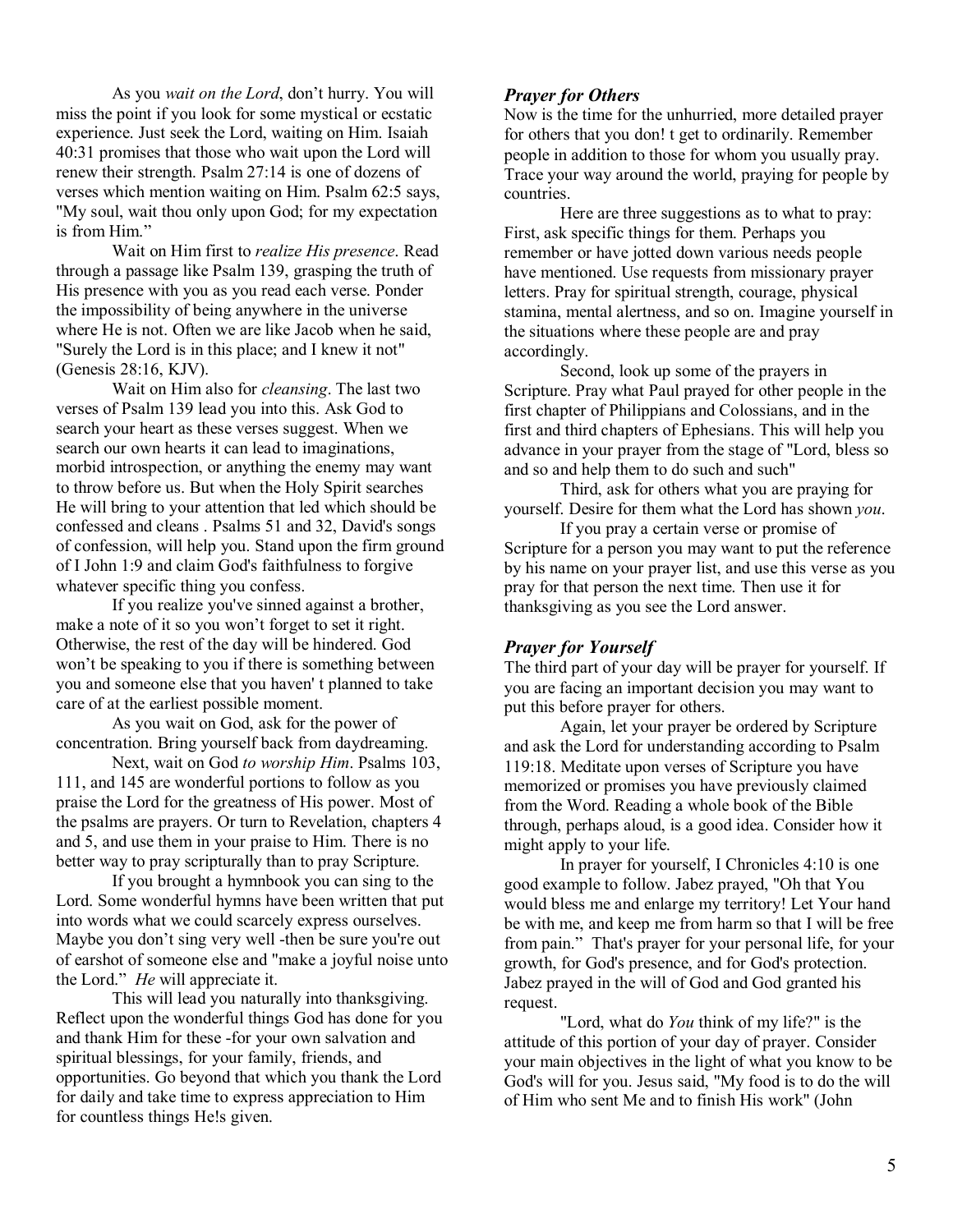4:34). Do you want to do God's will more than anything else?

Then consider your activities- what you do- in the context of your objectives. God may speak to you about rearranging your schedule, cutting out certain activities that are good but not best, or some things that are entanglements or impediments to progress. Strip them off. You may be convicted about how you spend your evenings or Saturdays, when you could use the time to advantage and still get the recreation you need.

As you pray, record your thoughts on your activities and use of time, and plan for better scheduling. Perhaps the need for better preparation for your Sunday school class or a personal visit with an individual will come to your mind. Or the Lord may impress you to do something special for someone. Make a note of it.

During this part of your day, bring up any problems or decisions you are facing and seek the mind of God on them. It helps to list the factors involved in these decisions or problems. Pray over these factors and look into the Scriptures for guidance. You may be led to a promise or direction from the passages with which you have already filled your mind during the day.

After prayer, you may reach some definite conclusions upon which you can base firm convictions. It should be your aim in a day of prayer to come away with some conclusions and specific direction--some stakes driven. However, do not be discouraged if this is not the case. It may not be God's time for a conclusive answer to your problem. And you may discover that your real need was not to know the next step but to have a new revelation of God Himself.

In looking for promises to claim there's no need to thumb through looking for new or startling ones. Just start with the promises you already know. If you have been through the *Topical Memory System*, start by meditating on the verses in the *Rely on God's Resources* section. Chew over some old familiar promises the Lord has given you before, ones you remember as you think back. Pray about applying these verses to your life.

I have found some of the greatest blessings from a new realization of promises I already knew. And the familiar promises may lead you to others. The Bible is full of them.

You may want to mark or underline in your Bible the promises the Lord gives during these protracted times alone, and put the date and a word or two in the margin beside them.

Variety is important during your day of prayer. Read a while, pray a while, then walk around. A friend of mine paces the floor of his room for his prayer time. Rather than get cramped in one position, take a walk and stretch; get some variety.

As outside things pop into your mind, simply incorporate those items into prayer. If it's some business item you must not forget, jot it down. Have you noticed how many things come to mind while you are sitting in church? It will be natural for things to occur to you during your prayer day that you should have done, so put them down, pray about them and plan how you can take care of them and when. Don't just push them aside or they will plague you the rest of the day.

At the end of the day summarize in your notebook some things God has spoken to you about. This will be profitable to refer to later.

#### *Two Questions*

The result of your day of prayer should be answers to the two questions Paul asked the Lord on the Damascus road (Acts 22:6-10). Paul's first question was, "Who are you, Lord?" The Lord replied, "I am Jesus." You will be seeking to know Him, to find out who He is. The second question Paul asked was, "What shall I do, Lord?" The Lord answered him specifically. This should be answered or reconfirmed for you in that part of the day when you unhurriedly seek His will for you.

Don't think you must end the day with some new discovery or extraordinary experience. Wait on God and expose yourself to His Word. Looking for a new experience or insight you can share with someone when you get back will get you off the track. True, you may gain some new insight, but often this can just take your attention from the real business. The test of such a day is not how exhilarated we are when the day is over but how it works into life tomorrow. If we have really exposed ourselves to the Word and come into contact with God, it will affect our daily life.

Days of prayer don't just happen. Besides the attempts of our enemy Satan to keep us from praying, the world around us has plenty to offer to fill our time. So we have to make time. Plan ahead --the first of every other month, or once a quarter.

God bless you as you do this- and do it soon! You too will probably ask yourself, "Why not more often?"

> *"I love the LORD, for he heard my voice; he heard my cry for mercy. Because he turned his ear to me, I will call on him as long as I live.... I will sacrifice a thank offering to you and call on the name of the LORD. " - Psalm 116:1-2,17*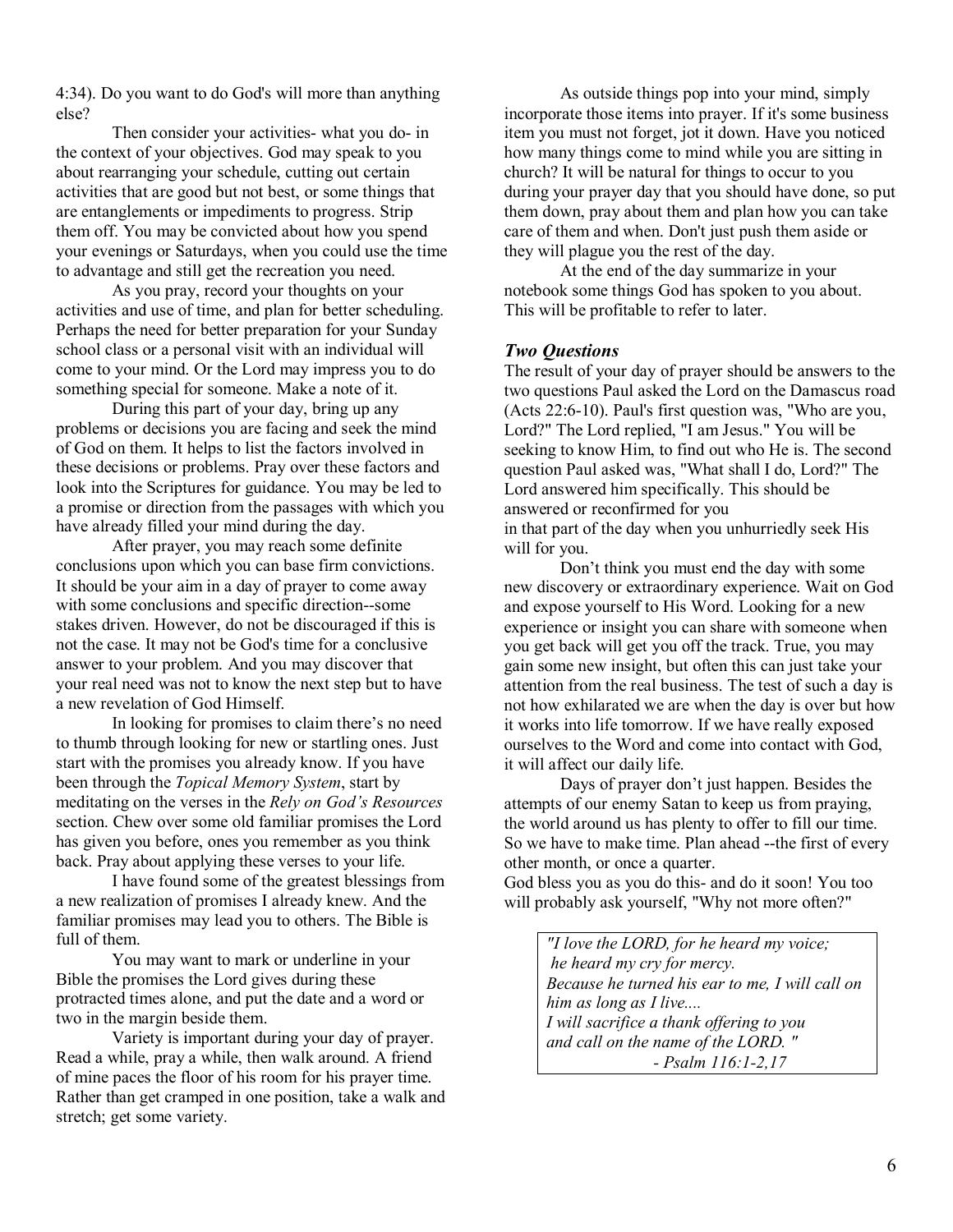## *Divide the Day into Three Parts*

### 1. WAIT ON THE LORD

- a. To realize His presence.
- b. To be cleansed.
- c. To worship Him.

### 2. PRAY FOR OTHERS

- a. Ask specific things for them.
- b. Use Paul's prayers for others.
- c. Ask for others what you are praying for yourself.

### 3. PRAY FOR YOURSELF

- a. Guidance and wisdom.
- b. Godliness.
- c. Concerns and needs.

## *How to Stay Awake and Alert*

- 1. Get adequate rest the two nights before your day in prayer.
- 2. Change positions-sit a while, walk around, etc.
- 3. Have a variety in what you do. Read the Scriptures a while, pray a while, plan or organize a while, and so on.
- 4. Pray aloud-in a whisper or soft voice. Sometimes thinking aloud also helps.

# *How to Make a Worry List*

Problems and concerns can sometimes preoccupy our minds. Preparing a worry list can help to free us from the distraction of our concerns and help us move toward their resolution. Try the following suggestions in preparing your own worry list.

- 1. Give some thought to current conflicts, problems, concerns, or frustrations. List anything that is "bugging" you. Number each of these items. No matter how small an item is, if it is of concern to you, list it. Ask God to reveal to you anything else which is a point of concern.
- 2. Every worry that you have in the world should be on that piece of paper. Nothing else should concern you-it is all there! When you are satisfied that all of your concerns have been listed, go on to step 3.
- 3. Go through the list item by item. On each item you will conclude that you can do nothing about it because it is past or beyond your control, or that you can do something to resolve that issue. If there is nothing you can do about a given item, then spend some time in prayer about it. If you feel that you can take action on a particular item, you should also pray about it, then make a "do list" of things you plan to do specifical to help resolve it. After you have gone through many of these concerns, you will have several items on a "do list:' As a result of your day in prayer, you will also come up with other things which should go on this "do list:'
- 4. You may want to dispose of your "worry list" if it has some rather personal or pointed items which could be embarrassing or awkward if others were to read them. It is not uncommon for an individual to have around 20 items on a "worry list" when it is compiled on a monthly basis.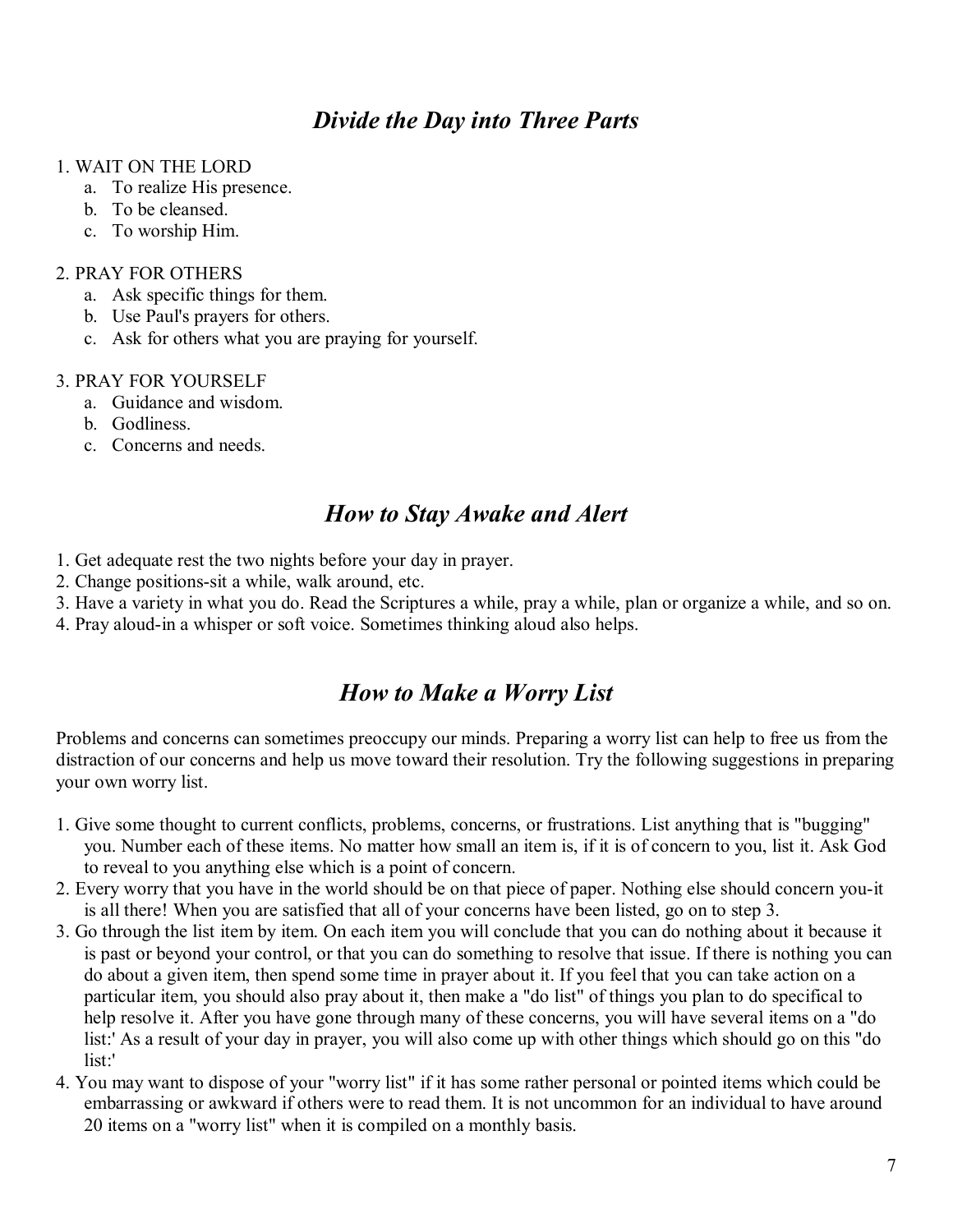# *A Checklist for a Day in Prayer*

### **1. ESSENTIAL**

- a. A Bible-perhaps the one you read regularly
- b. A notebook or paper for taking notes
- c. Pens or pencils
- d. A clock or watch

**You might also take a favorite devotional book or a cd of a message you want to listen to again and be challenged by.** 

**If you have some favorite worship cds that help you meditate on the greatness of the God you seek, they also can be useful.** 

**The most important thing you can bring is a broken and contrite heart. You bring that and your day will be a source of great intimacy, strength and encouragement.** 

## **Guide for praying through PSALM 63**

*A Psalm of David, when he was in the wilderness of Judah.* 

- **Praise God if you are not in the middle of a wilderness experience right now; praise Him for the many blessings that you as an individual enjoy, for all the comforts, material and inmaterial blessings that you have in abundance**
- Praise Him if you are in the middle of the wilderness believing that He "causes all things to work together for good to those who love God, to those who are called according to His purpose" (Rms **8:28)**
- **Pray specifically and by name for those who are a part of our body and who are in the wilderness**  right now...pray for those in the wilderness of *sorrow, solitude, sickness or sin*, that they would find their comfort and relief in the Jesus Christ alone...pray that they would turn confidently and **completely to Him and experience relief, hope and comfort**

1 O GOD, Thou art my God; I shall seek Thee earnestly; My soul thirsts for Thee, my flesh yearns for Thee, In a dry and weary land where there is no water.

- **Pray that every true believer at our church would have the discipline, confidence and wisdom of David and thus be able to turn fully toward the Lord (***their* **personal Savior,** *their* **God) whatever their circumstance.**
- Pray that there would be "no desert in their heart though their heart may be in a desert". Pray **that God would use our joy even in difficult circumstances to draw others to Him (Ps 71:7; 1 Pet 3:15)**
- Pray that we would allow the difficult circumstances, "the wildernesses" to cause us to thirst for a **deeper and more abiding relationship with Christ.** *ìWhen the bed is softest we are most tempted to rise at lazy hours; but when the comfort is gone and the couch is hard, if we rise earlier to seek the*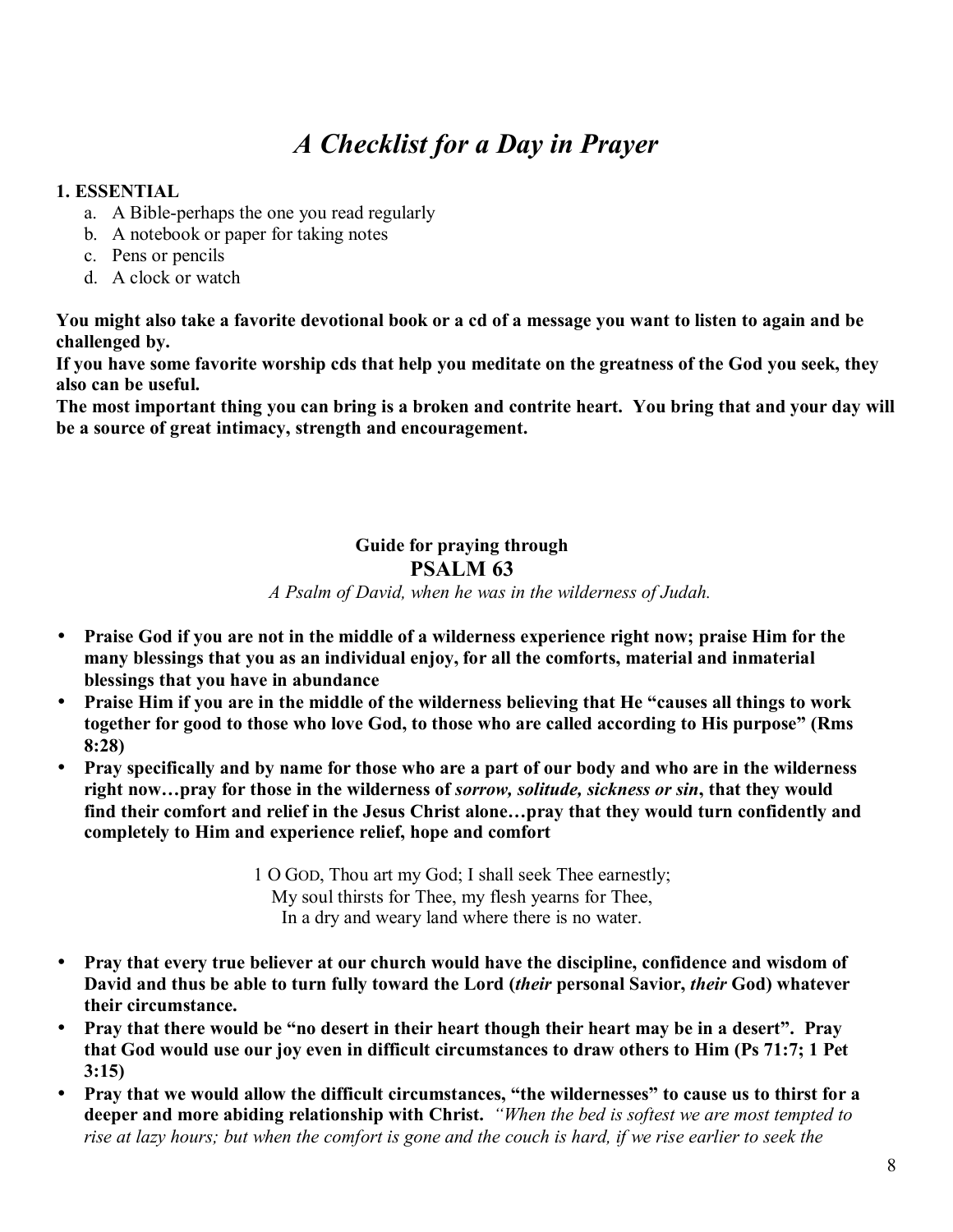Lord, we have much for which to thank the wilderness" Spurgeon **Thank the Lord now for the difficult times in your life, for how He has sustained you and brought increased faith and maturity into your life as a result** 

- **Pray that we would seek God earnestly, consistently, with discipline through time in His word, in prayer, and with His people.**
- **Pray that we would seek God Himself rather than a change in circumstance. Pray that we could**  say with Paul "I know how to get along with humble means, and I also know how to live in **prosperity; in any and every circumstance I have learned the secret of being filled and going**  hungry, both of having abundance and suffering need." (Phil 4:12)
- **Pray that our souls would yearn for communion with Christ as much as our body yearns for water in a dry and weary land.**

2 Thus I have beheld Thee in the sanctuary, To see Thy power and Thy glory. 3 Because Thy lovingkindness is better than life, My lips will praise Thee.

- **Thank the Lord that as a result of His grace you have beheld God for Who He really is, thank**  Him that "we have received, not the spirit of the world, but the Spirit who is from God, that we might know the things freely given to us by God" (1Cor 2:12) things which include His peace, **protection, power for living a holy life, and the promise of continued access to His throne of grace**
- **Pray that we would believe and live like we know that His lovingkindness (His will and way for us) is better than the emptiness found in sin and self-indulgence**
- **Pray that we would be bold in our sharing and consistent in our praising the goodness and mercies of God our Father and our savior Jesus Christ**

4 So I will bless Thee as long as I live; I will lift up my hands in Thy name.

- **Pray that we would focus on the privilege of living another day so we might declare the grace and manifold attributes of God to a lost and lonely world**
- Pray that we would praise God, not only "as long as we prosper" but rather as long as we live.
- **Pray that we would joyfully and passionately (lift) use our hands, giftedness, and material resources to further the work and good name of Jesus Christ**

5 My soul is satisfied as with marrow and fatness, And my mouth offers praises with joyful lips.

- **Pray that our soul would find its satisfaction only in praising, worshipping, serving and fellowshipping with Christ and living according to His will for us**
- **Pray that we would not be silent in our witness. Pray for specific friends and family that you need to be bold in sharing the good news of the gospel with; pray that God would use your joyful life and words to bring them to faith in Him**
	- 6 When I remember Thee on my bed, I meditate on Thee in the night watches,

7 For Thou hast been my help, And in the shadow of Thy wings I sing for joy.

8 My soul clings to Thee; Thy right hand upholds me.